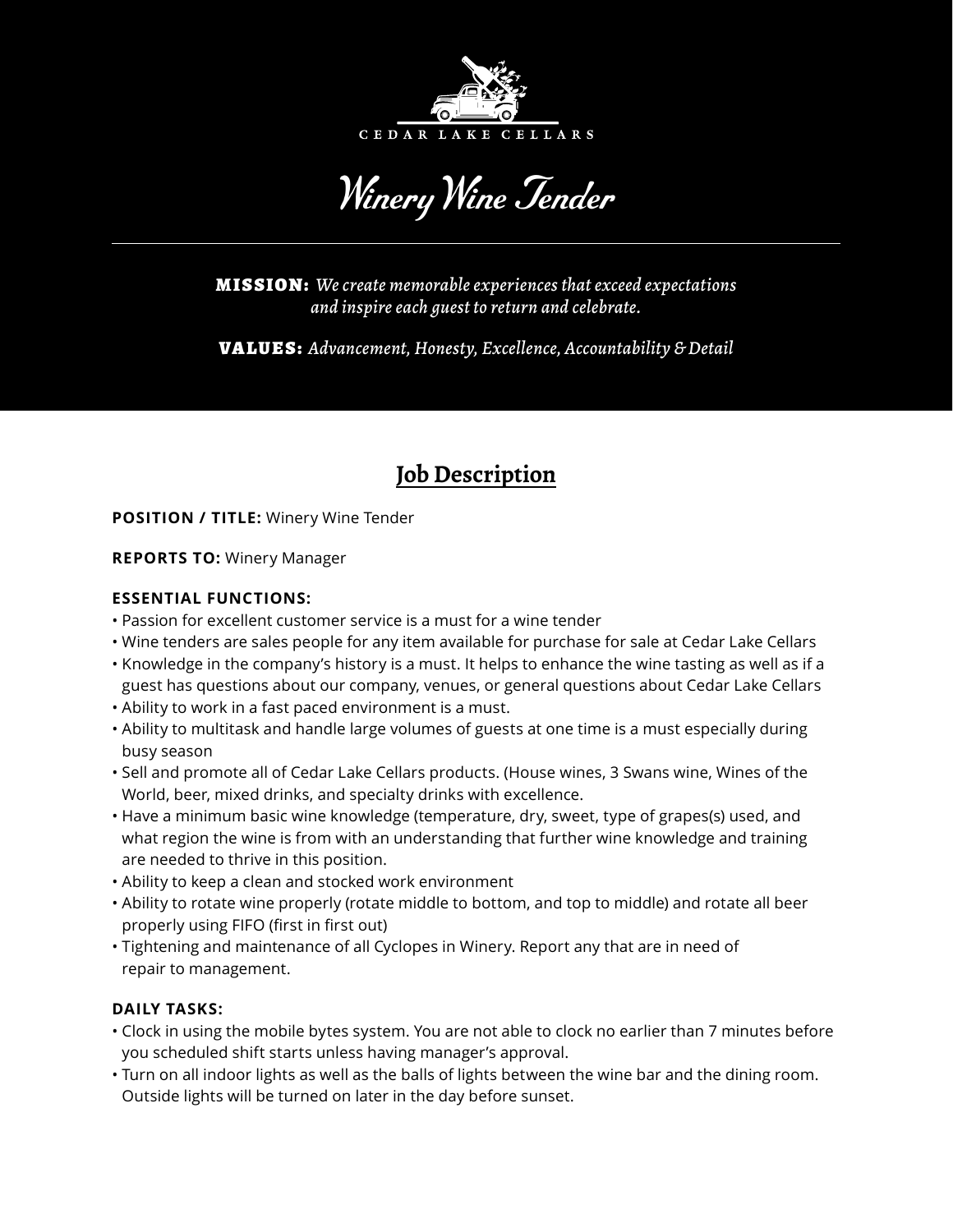

- Make sure that all floors are free of debris and dirt. Sweep and spot mop the floors as needed.
- Make sure that the bathrooms (both men's and women's) are stocked and clean for the day's operations. Place the use outside bathroom sign during high volume days and lock the doors to the bathrooms.
- Make a water station which is to be placed in the middle of the winery dining room. Make sure there are plenty of clear water cups available for guests.
- Make sure all essential items are in place for the day (plastic wine cups, thermal tumblers, black cups for draft beer, plastic tasting 1 oz cups, wine glasses fully stocked, and extra boxes stocked between the wall and tap beer cooler, straws, WOW in coolers and in cabinets, all wines in coolers are stocked, the wall is completely stocked with our House and 3 Swans wines, and liquors and mixes out at service bar station for the sale of mixed drinks.
- If items are needed or missing make a list of what needs to be filled and find either a utility person or manager on duty to help you restock the coolers and wall. If no utility person is available work with other assigned wine tenders to help stock.
- Make sure that the slushie machines are turned on and on ice not chill. If on chill the slushie mixture will not freeze. If the machines are not full check in the BR walk in cooler for prepared slushie mixture. They are in the white buckets with the blue lids on the left side of the walk in cooler
- If mats aren't already put down grab them and put down on walk ways between the bar and coolers. These are used to prevent slips and to also add some comfort to your feet during your shift.
- Make tasting trays for wine tastings. The items needed to make tasting trays are available for you in Top Kitchen. Talk to Chef about what items can be used for tasting trays. (Typical items include; walnuts, cranberries, dates, Hershey Chocolate, grapes, and cheese if available.)
- Cut fruit and put in a condiment well. Fruit can be found at the Top Kitchen produce cooler.
- Make the cracker bowls for guests to have during tastings. Crackers can be found in the Top Kitchen. Make sure have tongs for the crackers. Extra tongs can be found in the Barrel Room or Big Red Barn.
- Make sure have all of the tasting menus and that they are clean and in good working condition. If more menus are needed to be created please let a manager on duty know.
- Make sure all tables are clean and void of debris in the winery dining room and on the winery patio.
- Count your drawer. Drawer should have \$300. If the drawer is short at the beginning of your shift inform the manager on duty so they can correct this before your first transaction. If the drawer ends short at the end of your shift you are responsible for paying that shortage. It is a good practice to count the drawer and keep a tab of the count before and at the end of your shift. Draw slips are provided for you and are left in each drawer. If there are no draw slips please inform the manager on duty.
- Welcome all guests as they enter CLC. Don't let guests go unacknowledged. It doesn't give off a good first impression.
- Invite new guests to enjoy a wine tasting. A wine tasting is a great way for guest to try the wines we offer at CLC. Ask returning guests to enjoy another wine tasting.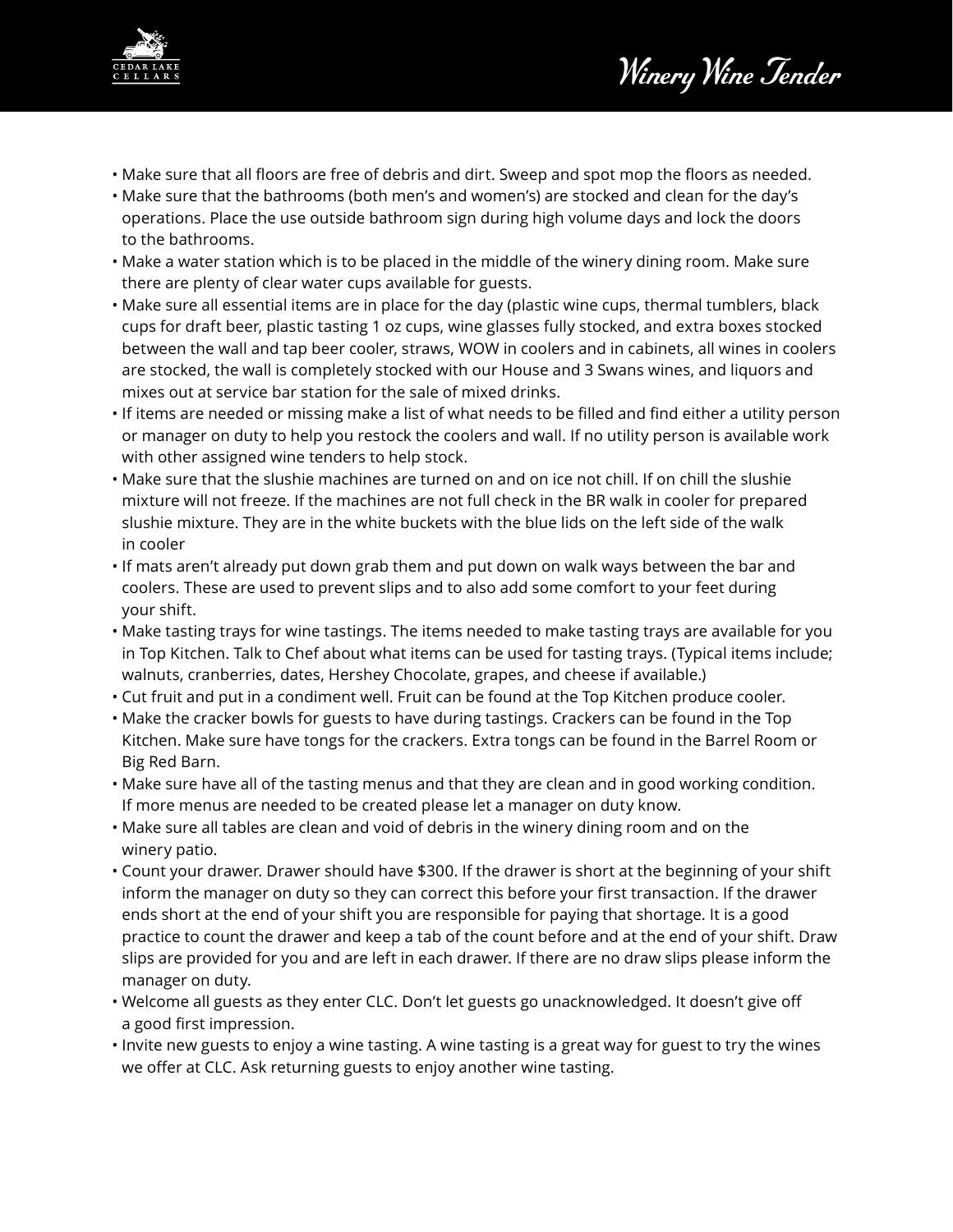

- Sell House Wines, 3 Swans Wines, Wine Slushies, and Wines of the World, Draft beer, Buckets of Beer, Specialty drinks, and Mixed Drinks. Also promote the Grab N Go and Smoke House areas for food purchases.
- Clean and sanitize your station and bar. Bar tops should be void of stickiness.
- Sweep and Mop behind the wine bar, sweep and mop the Grab N Go area, and sweep and mop the area by the wine bar.
- Turn slushie machines to chill at end of shift. If they are empty they need to be taken apart, cleaned, and then put back together. If the machine is missing pieces let the manager on duty know. (We should have extras in the office.) All machines have to be clean and put back together by end of day Sunday.
- Check bathrooms for cleanliness.
- Stock the coolers and wine wall. Use utility persons to help get the items needed to fill the wall and coolers from the basement and walk in coolers. Make a list of what is missing and what needs to be filled. If no utility person is available work with other assigned wine tender to help stock.
- Turn off the lights to the coolers
- Collect all trash and wine bottles and out to the correct dumpsters. We recycle all glass bottles. If a utility person is available you can ask them to assist you with this task.
- Any leftover fruit can be put in the cooler for next day operations except for Sunday's. Sunday all fruit gets thrown out. No extra fruit should be left in the coolers. All fruit should be kept in Top Kitchen
- Put liquor back in the liquor cabinet. It is a good practice to put 1 oz cups on the tops of the bottles to keep any bugs or debris getting into the bottles
- Get checked out by the manager on duty. Everything on the checklist must be completed before you leave for the day.
- Perform closing reports and count your drawer with the manager on duty. Make sure all drops are accurate. You will be asked to tip out utility. This is tip out is for their assistance with stocking and any other tasks they do during operational hours.
- Clock out using the mobile bytes system.
- You are responsible for claiming your tips from your shift. According to the IRS you should claim 100% of your tips from your shift. (Management will be monitoring your tipping and you will be subject to a tipping review if you are undertipping.)
- See you next shift.

## **CHARACTERISTICS / SKILLS:**

- A wine tender must be able to work in a fast paced environment
- Be able to stay positive and cheerful when under pressure
- Be courteous and friendly to guests and staff members
- Always have a smile on their face
- Always be willing to help out guests and staff members when in need
- Be a team player (we believe in teamwork our motto is OLOT- One Logo One Team

## **EXPERIENCE / EDUCATION:**

- Has to be 21 years of age to sell and distribute alcohol
- 1 year of experience in the Food and Beverage Industry